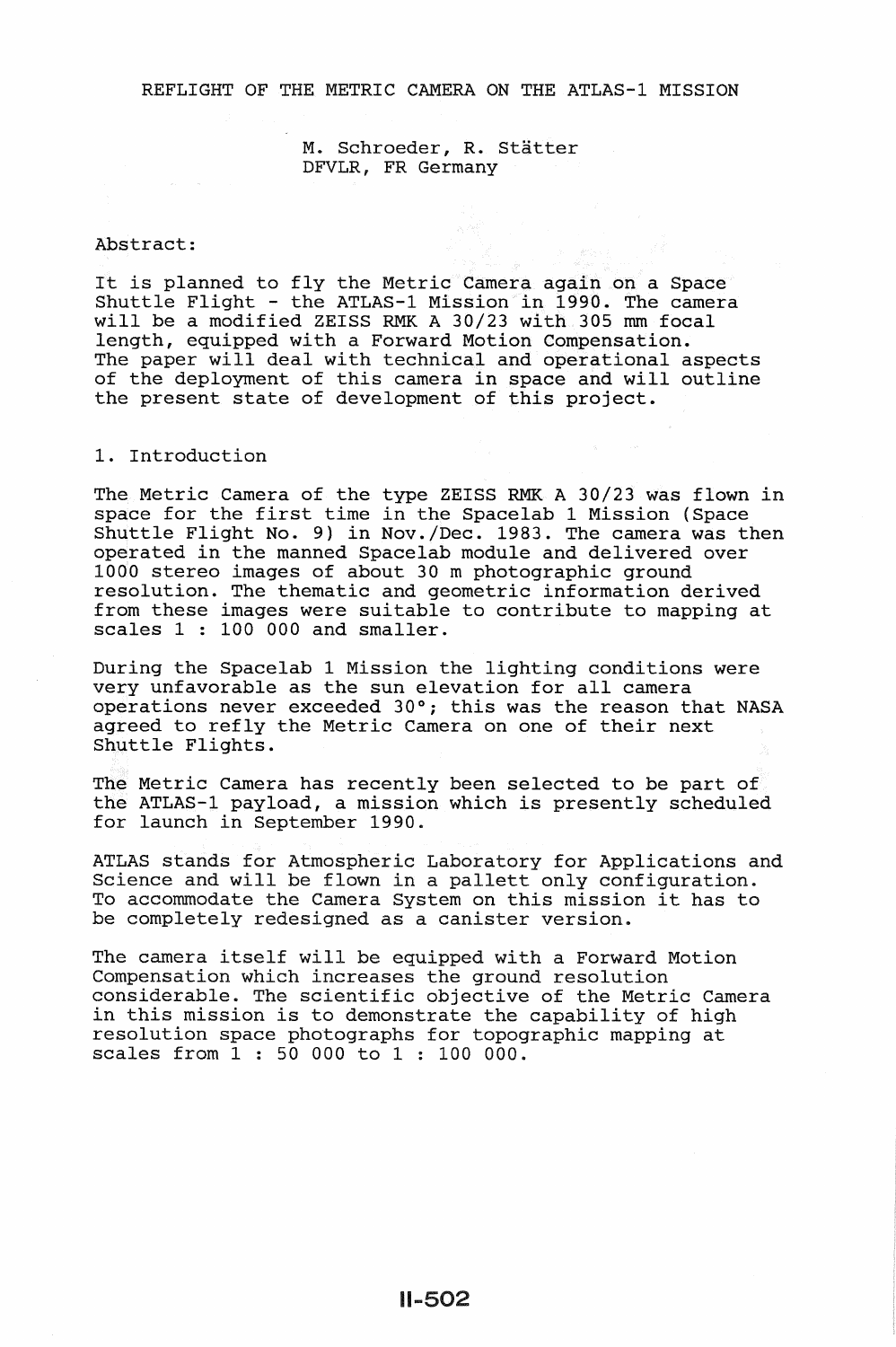## 2. Camera Payload System

In the ATLAS-1 mission the Metric Camera has to be accomodated in the Cargo Bay of the Space Shuttle. To achieve controlled environmental conditions the Camera will be enclosed in a pressurized container, which will be installed on the starboard side of the Shuttle's Cargo Bay. Fig. 1 shows the position of the Camera Container. The container is closed on one side with a 2,5 em thick window of high optical quality quartz glass, through which the photographs will be taken. In non operational phases the window will be protected by a lid, which will be opened for camera operations. The environmental conditions inside the container are given in Table 1. Fig. 2 shows the installation of the camera in the container.

The reason for filling the container with wet air is to avoid drying and hardening out of the film. The temperature will be controlled to keep the nominal operation temperature at 22°C and to avoid temperatures below 13°C, which would cause condensation.

The camera is a slightly modified ZEISS RMK A 30/23 equipped with a Forward Motion Compensation Magazine ZEISS CC 24. Characteristics of this camera system are listed in Table 2. The magazine will be loaded with a thin layer film of 700 ft length corresponding to approx. 780 image frames.

The camera will be controlled by an experiment dedicated microprocessor, which is also housed inside the container. microprocessor, which is also housed inside the contral computer system. The camera will be switched on and off by preprogrammed timeline commands from the central computer; camera adjustments such as exposure settings, overlap, v/h value for the Forward Motion Compensation etc. are premission stored in the dedicated experiment computer and will be transferred to the camera during operation. Monitoring of the camera function will take place at the Payload Operations Control Center at Huntsville, Alabama. Changes in the preprogrammed operation cycles can be made by telecommands from the Control Center.

In a contingency case the camera can also be operated manually by the crew from a Standard Switch Panel in the Aft Flight Deck of the Orbiter.

The design of the whole camera system was investigated in a Phase-B Study in 1987 and the development of the hardware started mid of 1988. The camera system is planned to be ready for integration into the Space Shuttle at the beginning of 1990.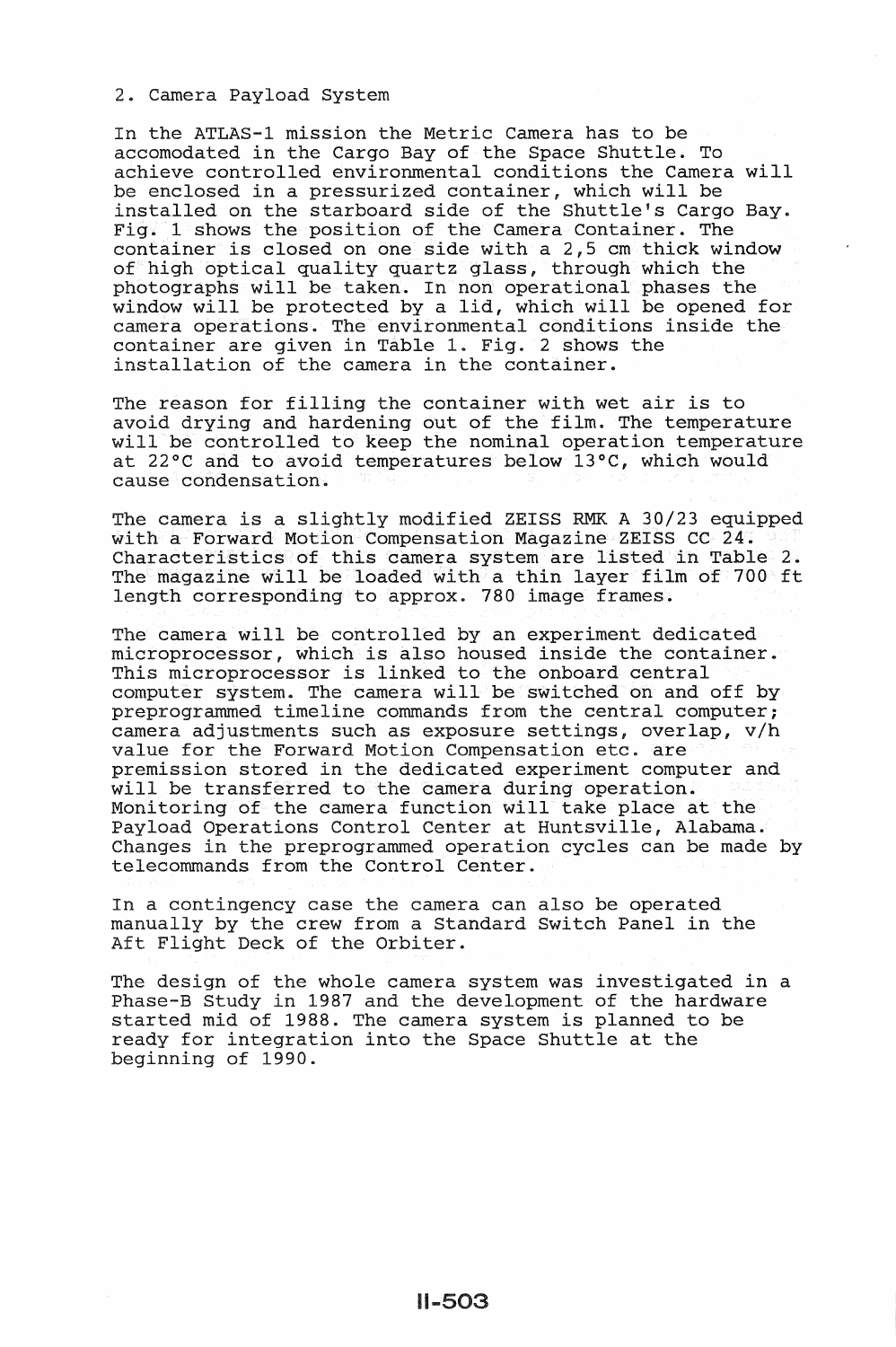3. Data Acquisition

For operation of the camera the Space Shuttle is oriented with the open cargo bay towards the earth. In this flight attitude the camera looks vertical down with an accuracy of  $+ 0.5$ °.

The total operation time scheduled for the camera is about 6 h, of which actually 2 h will be used to expose all the film material that is available. The potential target areas to be photographed are shown in Fig. 3. The decisions which of these target areas will actually be photographed will be made some hours before the camera operations by means of a daily worldwide cloud cover forecast at the Payload Operations Control Center.

In 80 % of all operations the Kodak Panatomic-X 3412 film will be used, whereas for the remaining 20 % a Colour Infrared Film will be applied. The expected Area Weighted Average Resolution (AWAR) with the Panatomic-X film is 70 lp/mm for high contrast and 55 lp/mm for low contrast  $(1 : 1.6).$ 

The nominal flight altitude will be 250 km, which results in a ground coverage of 189 km x 189 km per image frame at a scale of approx. 1: 820 000. The expected average ground scare of approx. I. 520 000. The expected average ground pixel size. Stereoscopic evaluation of the photographs will be taken with 60 % overlapping in flight direction, which means a shutter release every 10 sec. During this mission 390 stereo pairs will be obtained covering an area of 11 Mio. km2 which corresponds to approx. 5 % the world's landmass.

4. References

Metric Camera Workshop, Proceedings of a joint DFVLR/ESA Workshop, Oberpfaffenhofen 11 - 13 February 1985, ESA SP-209, 1985

M. Schroeder, E. Suckfüll, G. Todd, P. Lohmann Spacelab 1 - Metric Camera User Handbook and Data Catalogue, ESA/DFVLR 1986

R. Stätter, E. Suckfüll, T. Miski Metric Camera on ATLAS-1, Recommendations for Redesign of the Experiment DFVLR-Internal Report, 1987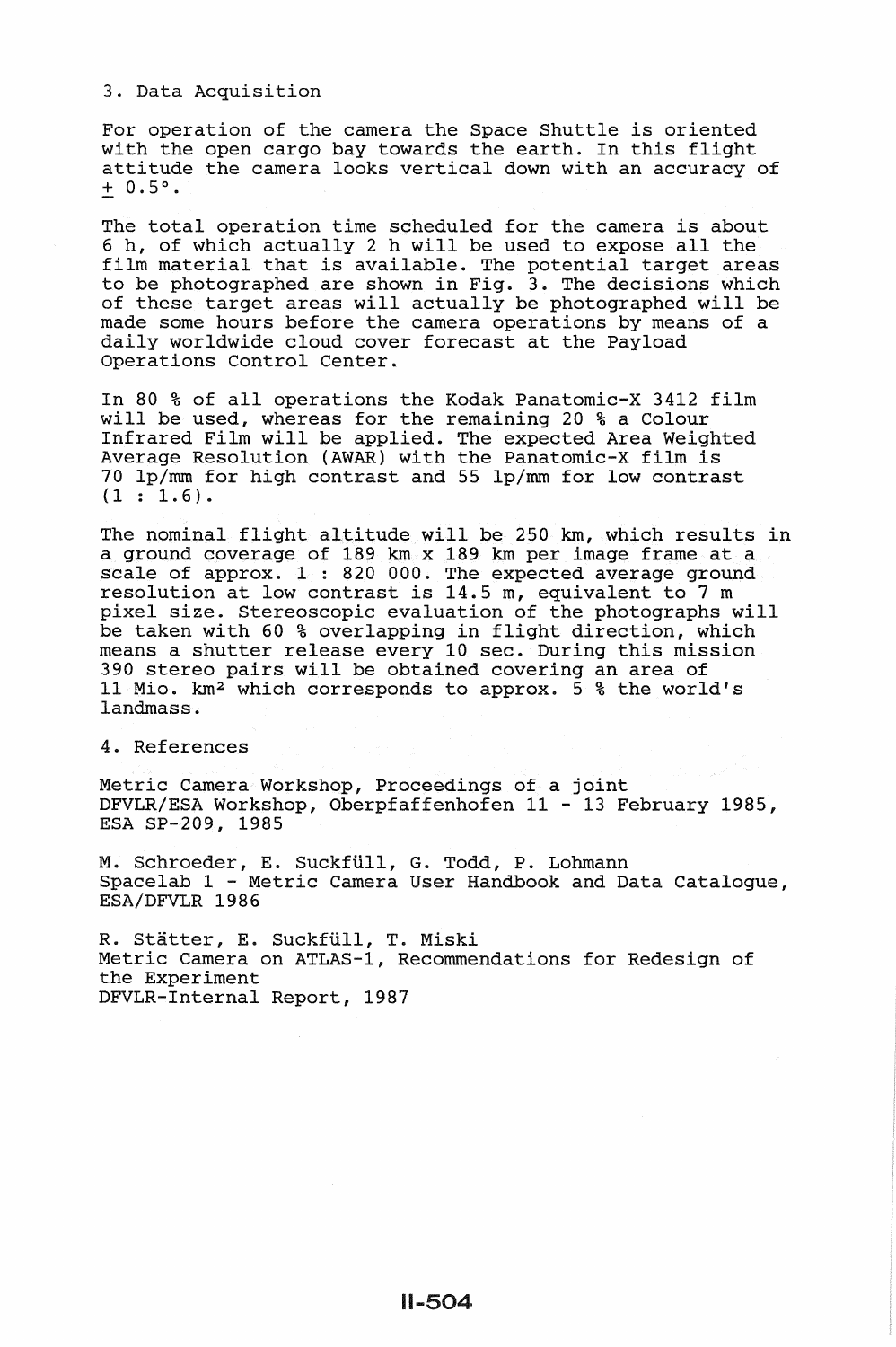Volumen: 240 Ltr. Filled with: normal air Relative humidity: 50 %, at 24°C Pressure: 1.013 bar Dew Point Temperature: 13°C Temperature (operational): 20- 28°C Temperature (nominal): 22°C

Table 1: Environmental conditions in container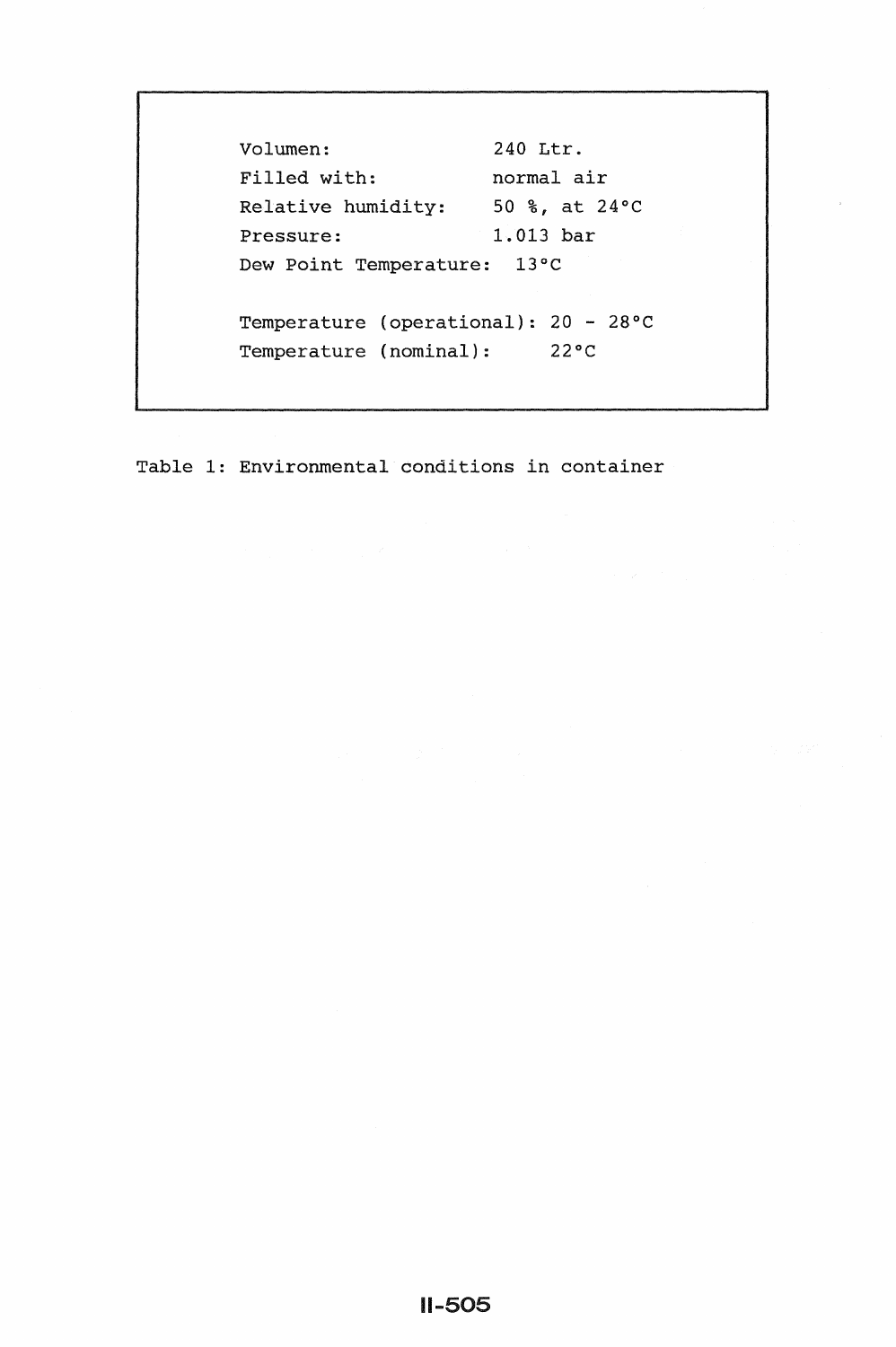| The Metric Camera System comprises                           |                                                              |
|--------------------------------------------------------------|--------------------------------------------------------------|
| ۰<br>ZEISS RMK A 30/23, Metric Camera with Forward Motion    |                                                              |
| Compensation (FMC)                                           |                                                              |
| ۰<br>Film Magazine, preloaded with black & white and         |                                                              |
| color-infrared film, spliced together                        |                                                              |
| ۰<br>Pressurized Canister with High Quality Window (HQW) and |                                                              |
| Motorized Door Assembly (MDA)                                |                                                              |
| ۰<br>Camera Control Unit (CCU) with a Dedicated Experiment   |                                                              |
| Processor (DEP) for camera operation, interfaced to the      |                                                              |
| central computer and for monitoring the canister environment |                                                              |
| (pressure, temperature, dew point)                           |                                                              |
| The Metric Camera with the attached magazine and the control |                                                              |
| unit are accomodated in the pressurized canister.            |                                                              |
|                                                              |                                                              |
| Type:                                                        | ZEISS RMK A 30/23                                            |
| Lens:                                                        | TOPAR A1, focal length = $305$ mm                            |
| Average Distortion:                                          | 4 µm max.                                                    |
|                                                              | Resolution (static): 90 line pairs/mm, at high contrast with |
|                                                              | Panatomic-X film in the image center                         |
| Field of View:                                               | 56 deg diagonal, 42 deg across                               |
| Shutter:                                                     | AEROTOP-Rotating-Disc (between lens)                         |
|                                                              | Shutter                                                      |
| Exposure Time:                                               | $1/50$ sec to $1/425$ sec,                                   |
|                                                              | adjustable in 31 steps                                       |
| F-Stop:                                                      | $1/5.6$ to $1/11$ ,                                          |
|                                                              | adjustable in 31 steps                                       |
| Film Dimension:                                              | 24 cm width, 220 m length (max)                              |
| Image Size:                                                  | 23 cm x 23 cm square                                         |
| Image Scale:                                                 | 1 : 820 000 (at 250 km altitude)                             |
| Ground Coverage:                                             | 189 km x 189 km (at 250 km altitude)                         |
| Cycling Time:                                                | 10 sec for 60 % overlap                                      |
|                                                              | 5 sec for 80 % overlap                                       |
|                                                              | Forward Motion Comp: FMC moves film in same direction as     |
|                                                              | Orbiter velocity vector while shutter                        |
|                                                              | exposes film                                                 |
| FMC-Speed:                                                   | 9.2 mm/sec, based on SL $v/h = 0.03 \text{ sec}^{-1}$        |
|                                                              |                                                              |

Table 2: Characteristics of the Metric Camera System

# 11-506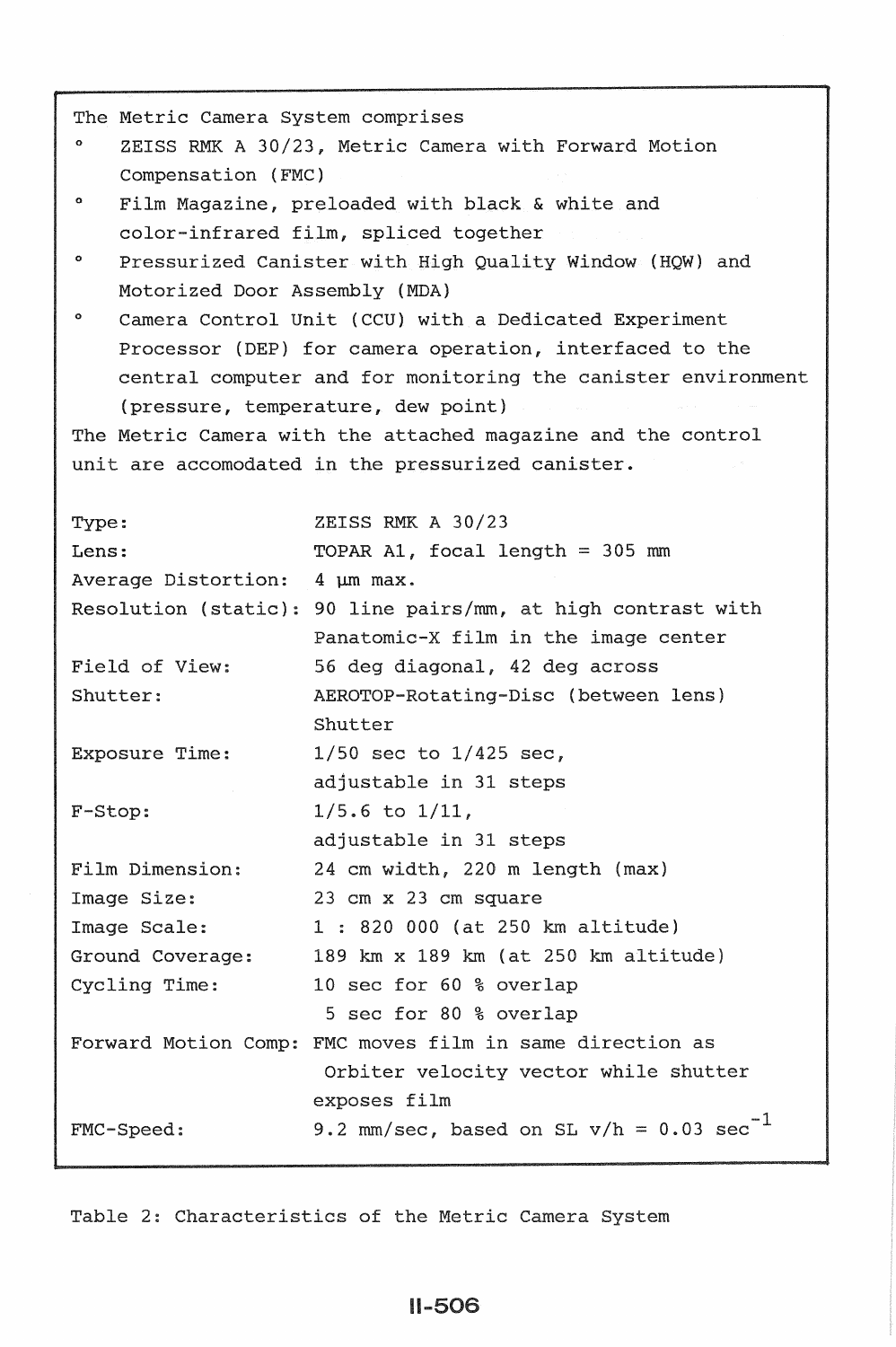

Fig. 1 Position of the Metric Camera Container on starboard side of the orbiter's cargo bay

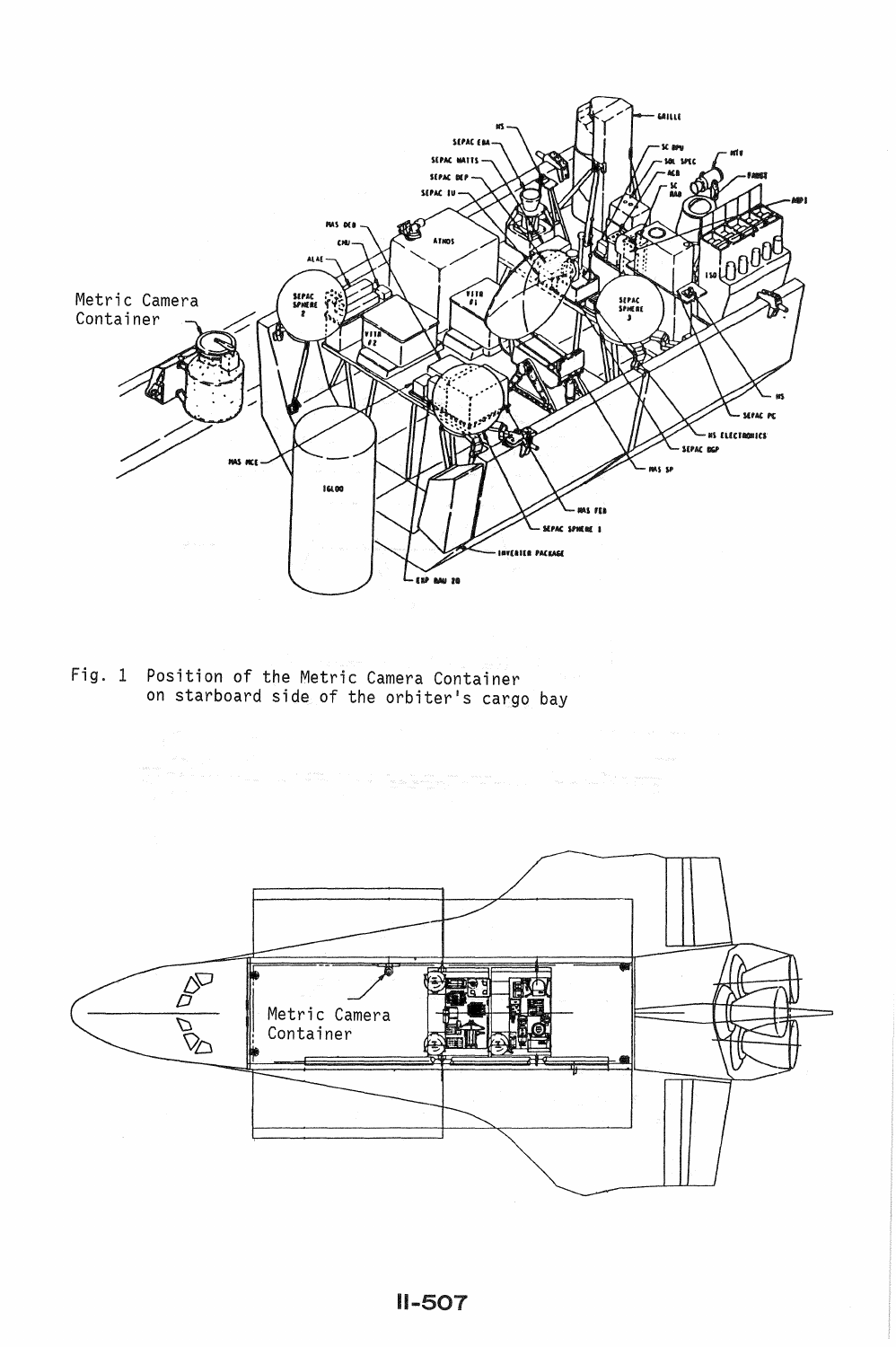

Fig. 2 Installation of camera and magazine in the container

- 1 Camera Body with Control Unit<br>2 Lens Cone (Field of View: 42
- 2 Lens Cone (Field of View: 42 deg across, 56 deg diagonal) 3 Magazine
- 
- 4 Container Motorized Door Assembly
- 6 Window Pane